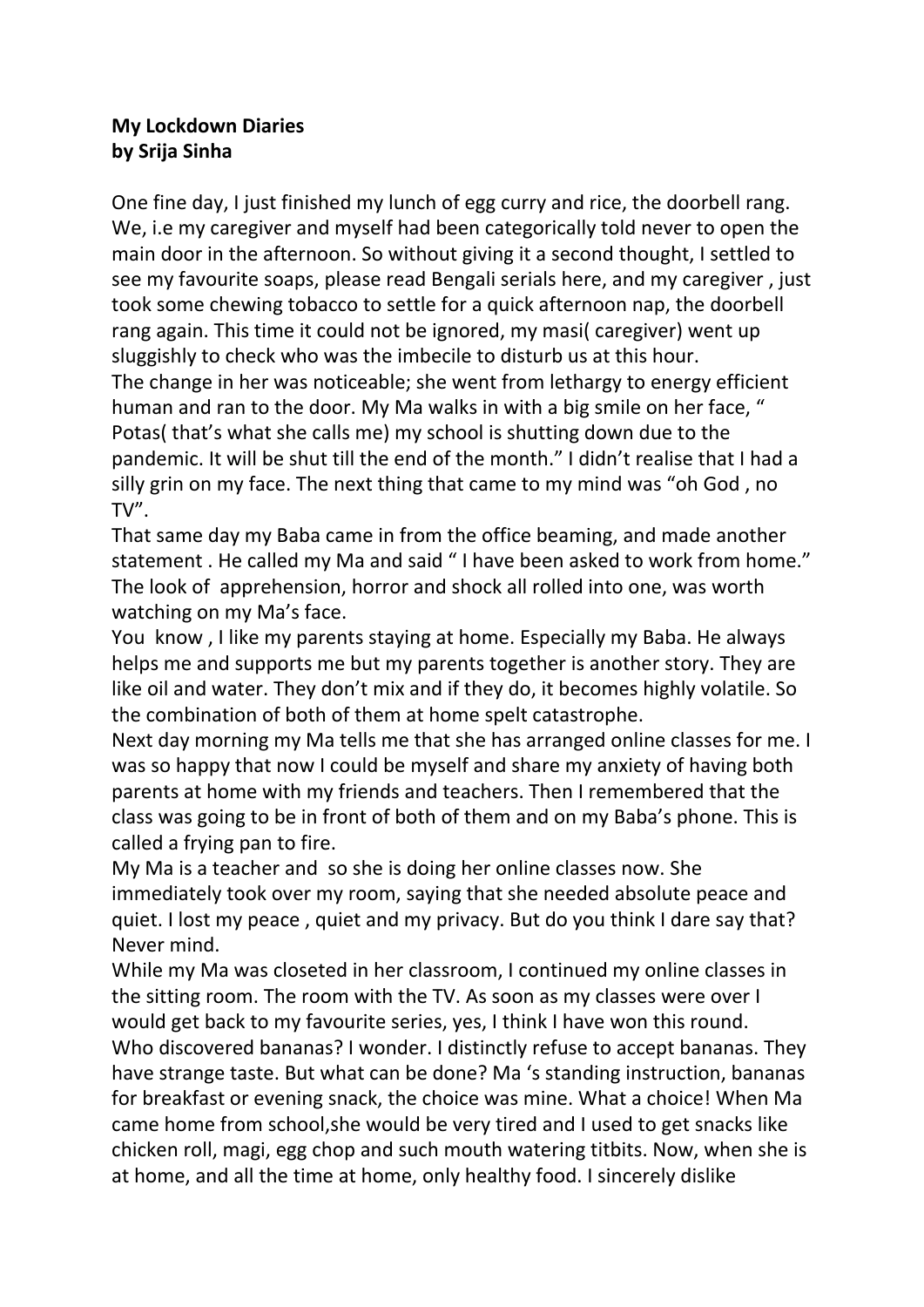bananas. Once in a while it's fine but everyday, it's absolutely tragic. Have to stop now, as I can see her coming towards me with a big smile and a banana. For next ten minutes it is going to be torture for my eating senses. My school has decided to celebrate Independence Day, virtually. I have been given the task of creating a craft. The next world war was about to begin. Ma is generally a creative person and so is Baba. So you can understand the reason for the war. Both are like Americans and Germans facing each other like conspiracists with snarling smirks.Disaster. My craft will never see the day, it will be unborn. My parents with this kind of loving attitude towards each other embarked on the journey to keep their face and my prestige with my school. I was propelled to my room and asked to sit quietly. Baba went on to draw something and Ma decided to cut and paste. Everything was going on smoothly and I was very excited to see the progress when everything fell apart. Ma had just finished cutting and ready to paste when Baba came up with something that was not in the plan. My parents decided to exchange a few polite words , not for my or yours ears. Ma leaves the room and Baba keeps on staring after her, liquid fire dripping from his eyes. Doomsday is here. All was quiet for some time. Ma waltz in again with another idea. Things take an ugly turn after this. It was very late into the night and after all that war , no dinner. I put in my inquiry about it and my parents realised that I was still there. Now Ma goes to boil rice and lentils and Baba decides to finish the craft with no enemy lurking around the corner.

I am feeling very down. I have not stepped out of my house for the last three months and it was getting to my nerves. Together with ever loving and ever present parents , it was getting out of hand. I needed a break. So I raised the issue. My parents started talking about it and we all felt alive , again. We decide to go to Santiniketan for two days. Next , Ma announces that an important meeting has come up on the very day of travel, although it was in the afternoon and we had enough time ,if we decided to start early. We started early and it was really very hot .Ma judged that the fresh air would do us all good so no ac in the car. We had our masks on, Ma covered my head, put gloves on and you can imagine my condition. Did I remember to tell you that I am a wheelchair user, I am. My wheelchair was piled on top of the car and we were off. We were travelling for some time when Ma got stung by a bee. Another wave of alarm bells. Baba was singing with the radio on when the bee decided to taste Ma. Ma said it was my Baba's responsibility to see that no bee or anything for that matter came near her.Baba with his usual elan said that he was hardly the Dussanto type. That lit the fuse and after a short skirmish we started on our way. Who is Dissanto, I asked. Ma is a storehouse of knowledge,but today she ignored me altogether. We reached Santiniketan . This time it was so different from the last time. The hoteliers were ready with sanitizers , digital thermometers and talking to us from so far away that we had